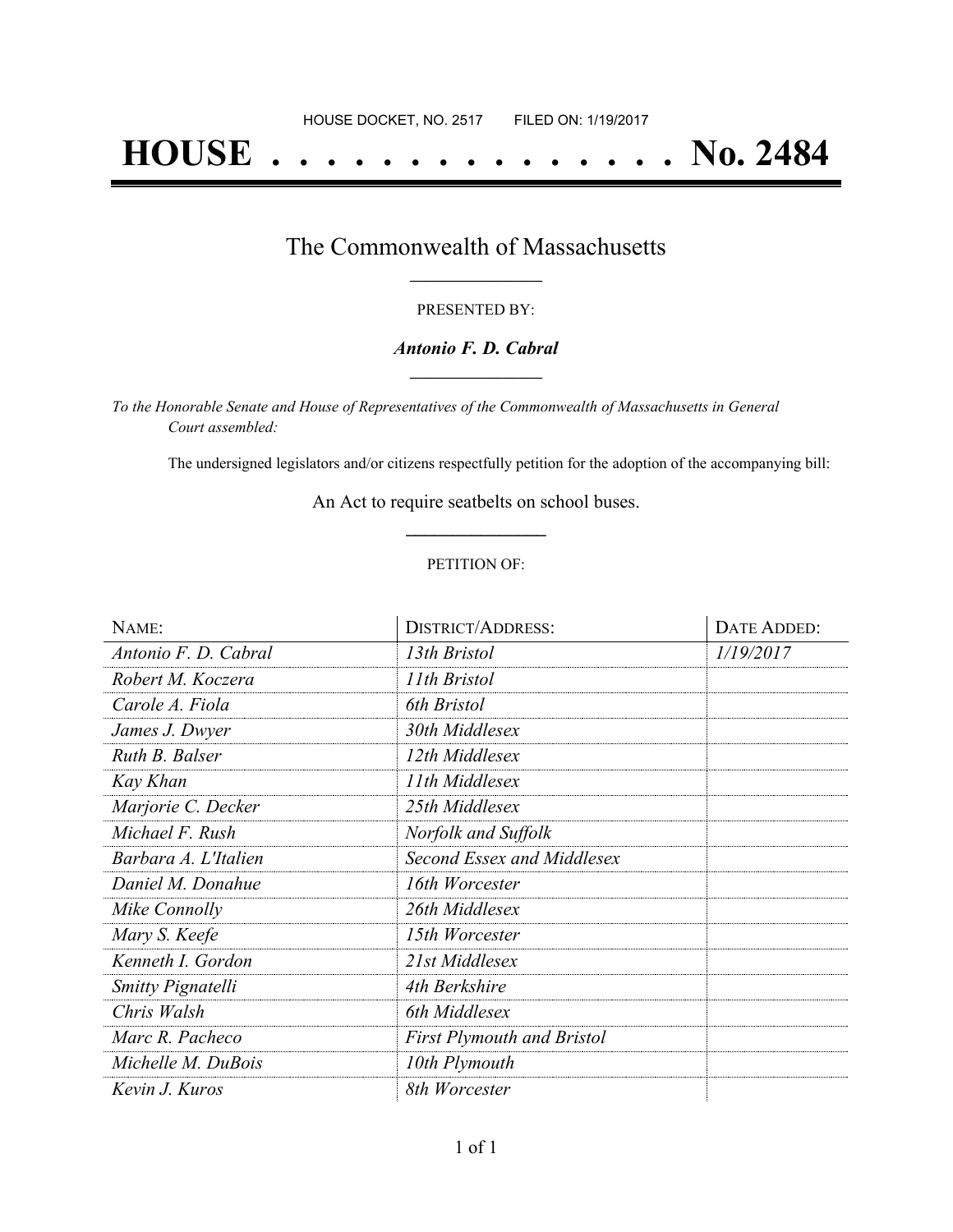## **HOUSE . . . . . . . . . . . . . . . No. 2484**

By Mr. Cabral of New Bedford, a petition (accompanied by bill, House, No. 2484) of Antonio F. D. Cabral and others for legislation to require the use of seatbelts on school buses. Public Safety and Homeland Security.

## The Commonwealth of Massachusetts

**In the One Hundred and Ninetieth General Court (2017-2018) \_\_\_\_\_\_\_\_\_\_\_\_\_\_\_**

**\_\_\_\_\_\_\_\_\_\_\_\_\_\_\_**

An Act to require seatbelts on school buses.

Be it enacted by the Senate and House of Representatives in General Court assembled, and by the authority *of the same, as follows:*

| $\mathbf{1}$    | SECTION 1. Section 7B of chapter 90 of the General Laws, as appearing in the 2014            |
|-----------------|----------------------------------------------------------------------------------------------|
| $\overline{2}$  | Official Edition, is hereby amended by adding the following clauses:-                        |
| $\overline{3}$  | "(19) as of September 1, 2021, every school bus transporting students to or from a public,   |
| $\overline{4}$  | charter or vocational school shall be equipped with a lap-shoulder belt for each permanent   |
| $5\overline{)}$ | seating accommodation designed and installed in compliance with United States motor vehicle  |
| 6               | D.O.T. safety standards, which seat belt shall be fastened about each passenger at all times |
| $\overline{7}$  | during vehicle operation.                                                                    |
| 8               | (20) as of September 1, 2023, every school bus transporting students to or from a private    |
| 9               | or parochial school shall be equipped with a lap-shoulder belt for each permanent seating    |

10 accommodation designed and installed in compliance with United States motor vehicle D.O.T.

11 safety standards, which seat belt shall be fastened about each passenger at all times during

12 vehicle operation.".